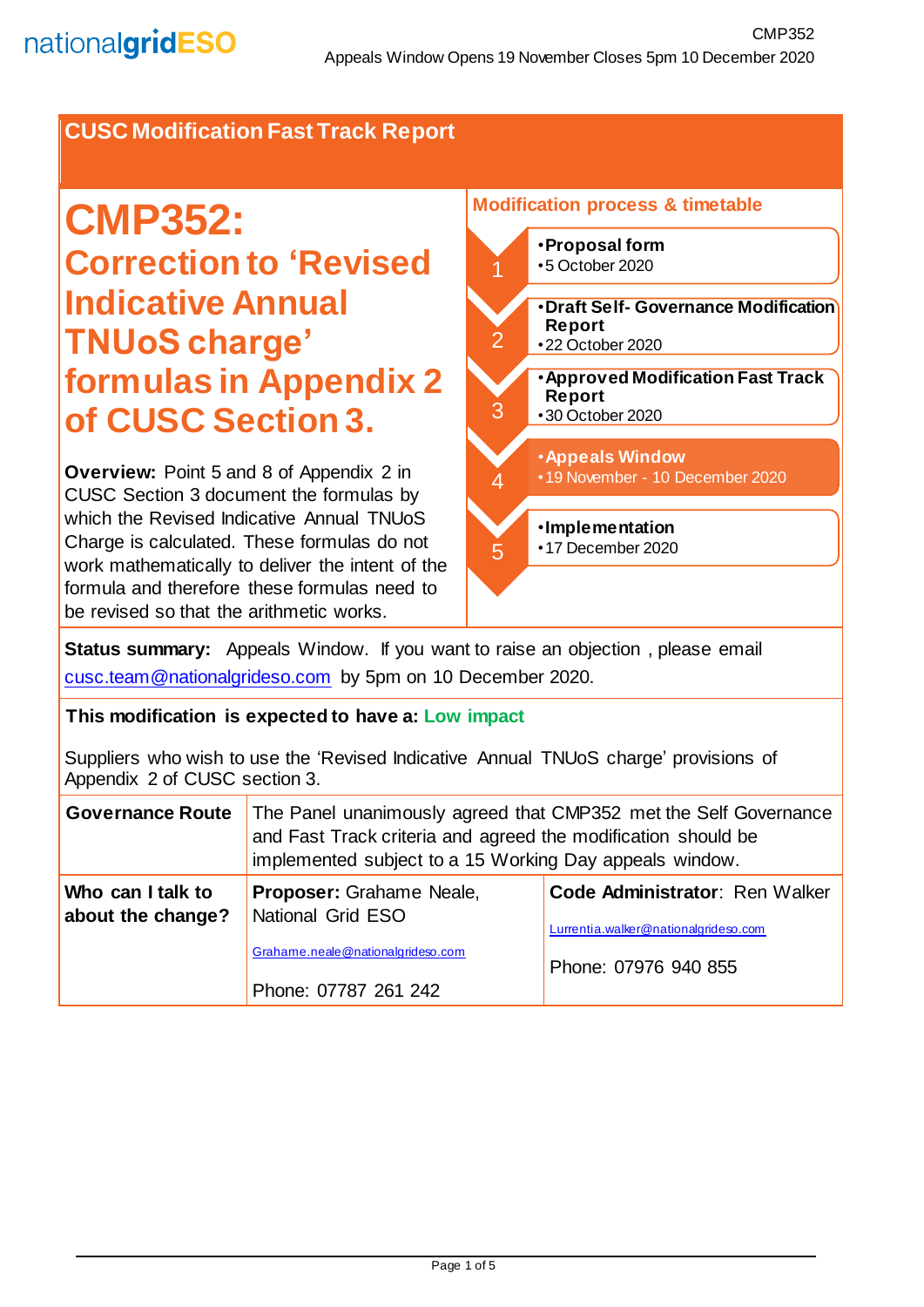## **Contents**

- **What is the issue?**
- **What is the solution?**
- **What is the impact of this change?**
- **When will the change take place?**
- **Interactions**
- **Acronyms, key terms and reference material**

# **What is the issue?**

Should a Supplier experience a significant increase in the amount of Demand (from its Customers) which may affect its Demand Forecast and its Demand Forecasting Performance, it may request a revision (to its Demand Forecasting Performance) as per CUSC 3.23.7 and 3.23.8. Point 5 and 8 of Appendix 2 in CUSC Section 3 documents the formulas by which these revisions (the Revised Indicative Annual TNUoS Charge) are calculated should a Supplier wish to use a revised Deemed NHH Forecasting Performance (which is in-turn used in the Annual TNUoS Charge calculation).

Due to a typographical error, these formulas (in point 5 and 8) do not work mathematically to deliver the intent of the formula and therefore these formulas need to be revised so that the arithmetic works. As an example, the variable  $RD$ <sub>NHH,p</sub> is a percentage and  $IA$ <sub>NHH,p</sub> is a £ value, which cannot be added directly to a percentage.

#### **Why change?**

 $\mu$ 

…

The formulas need to be revised so that the arithmetic of these formulas is aligned with the intent.

## **What is the Proposer's solution?**

Remove the typographical error by revising the formulas as follows;

5. The **Revised Indicative Annual HH TNUoS charge,** *RIAHH,m* shall be derived as follows:

$$
RIA_{HH,m} = \min \left( \max \left( \frac{DUA_{HH,p}}{DUB_{HH,p}} \frac{DSA_{HH,p}}{DSB_{HH,p}}, 0 \right) * RDE_{HH,p} + IA_{HH,m}, IA_{HH,p} \right)
$$
  

$$
RIA_{HH,m} = \min \left[ \left( 1 + \left[ \max \left( \frac{DUB_{HH,p}}{DUA_{HH,p}} - \frac{DSB_{HH,p}}{DSA_{HH,p}}, 0 \right) * RD_{HH,p} \right] \right) * IA_{HH,m}, IA_{HH,p} \right]
$$

Where:

8. The **Revised Indicative Annual NHH TNUoS charge,** RIANHH,m shall be derived as follows: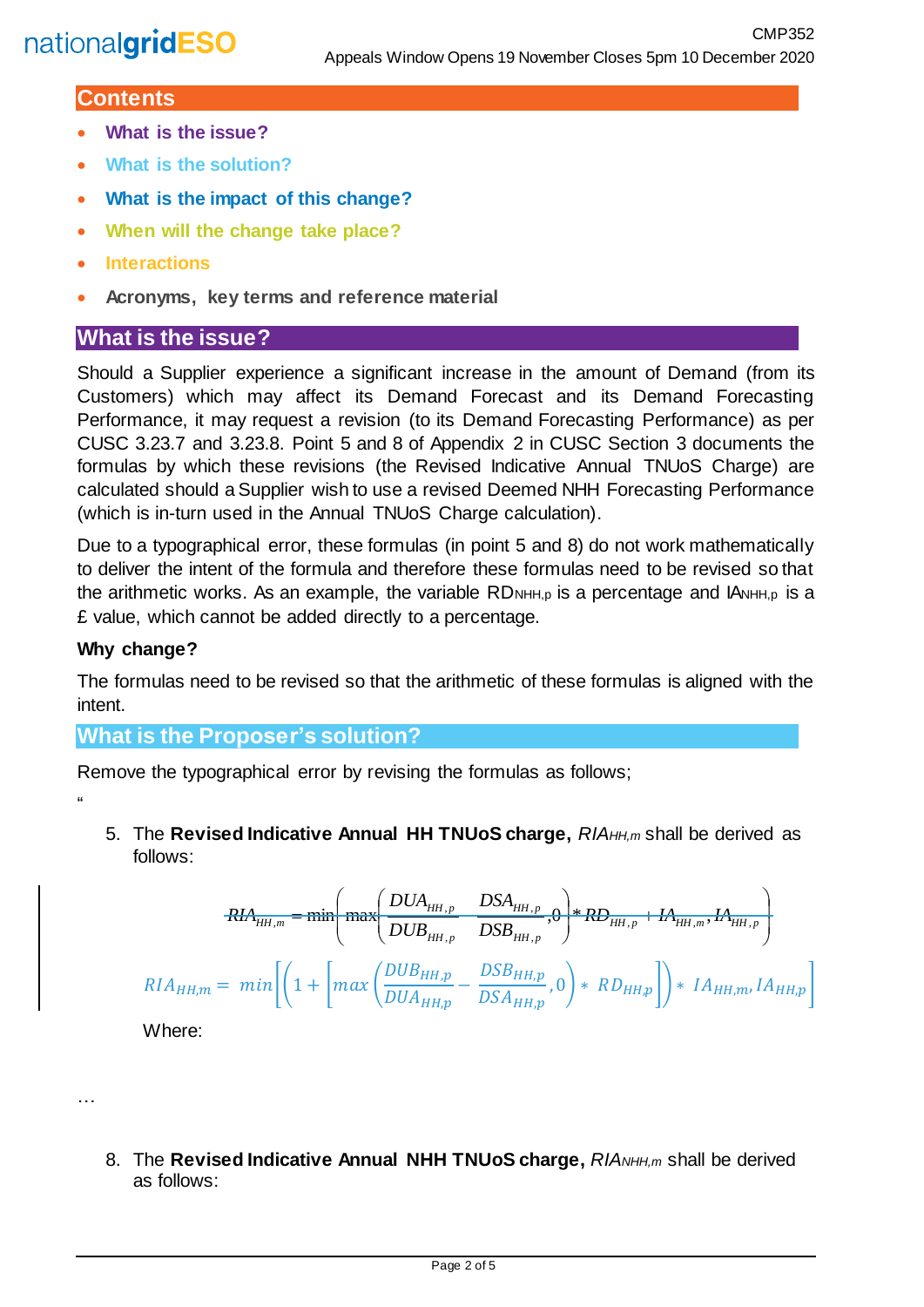

Appeals Window Opens 19 November Closes 5pm 10 December 2020

CMP352

$$
RIA_{NHH,m} = \min \left( \max \left( \frac{DUA_{NHH,p}}{DUB_{NHH,p}} \frac{DSA_{NHH,p}}{DSB_{NHH,p}} \right) * RD_{NHH,p} + IA_{NHH,m}, IA_{NHH,p} \right)
$$
  

$$
RIA_{NHH,m} = \min \left[ \left( 1 + \left[ \max \left( \frac{DUB_{NHH,p}}{DUA_{NHH,p}} - \frac{DSB_{NHH,p}}{DSA_{NHH,p}} \right) \right) * RD_{NHH,p} \right] \right) * IA_{NHH,m}, IA_{NHH,p} \right]
$$

Where:"

For the avoidance of doubt, the variables in the calculation will not change meaning.

### **Draft legal text**

See "What is the Proposer's solution" section above.

## **What is the impact of this change?**

The Panel unanimously agreed that CMP352 met the Self Governance and Fast Track criteria.

The changes meet the required criteria as the Modification is required as a result of factual change, including but not limited to:

- **i)** Updating names or addresses;
- **ii)** Correcting minor typographical errors;
- **iii)** Correcting formatting and consistency errors, such as paragraph numbering, or;
- **iv)** Updating out of date references to other documents or paragraph

The Self-Governance criteria is met as the modification is unlikely to discriminate between different classes of CUSC Parties and is unlikely to have a material effect on:

- **i)** Existing or future electricity customers;
- **ii)** Competition in the generation, distribution, or supply of electricity or any commercial activities connected with the generation, distribution or supply of electricity,
- **iii)** The operation of the National Electricity Transmission System
- **iv)** Matters relating to sustainable development, safety or security of supply, or the management of market or network emergencies
- **v)** The CUSC's governance procedures or the CUSC's modification procedures

For information, Fast Track Self-Governance – Guidance

- Rectify internal inconsistences
- Remove outdated (or redundant) information;
- Correct typographical errors in the CUSC; or

• Further development / detail existing processes or code arrangements (without introducing new requirements upon code parties which significantly impact business practices or systems).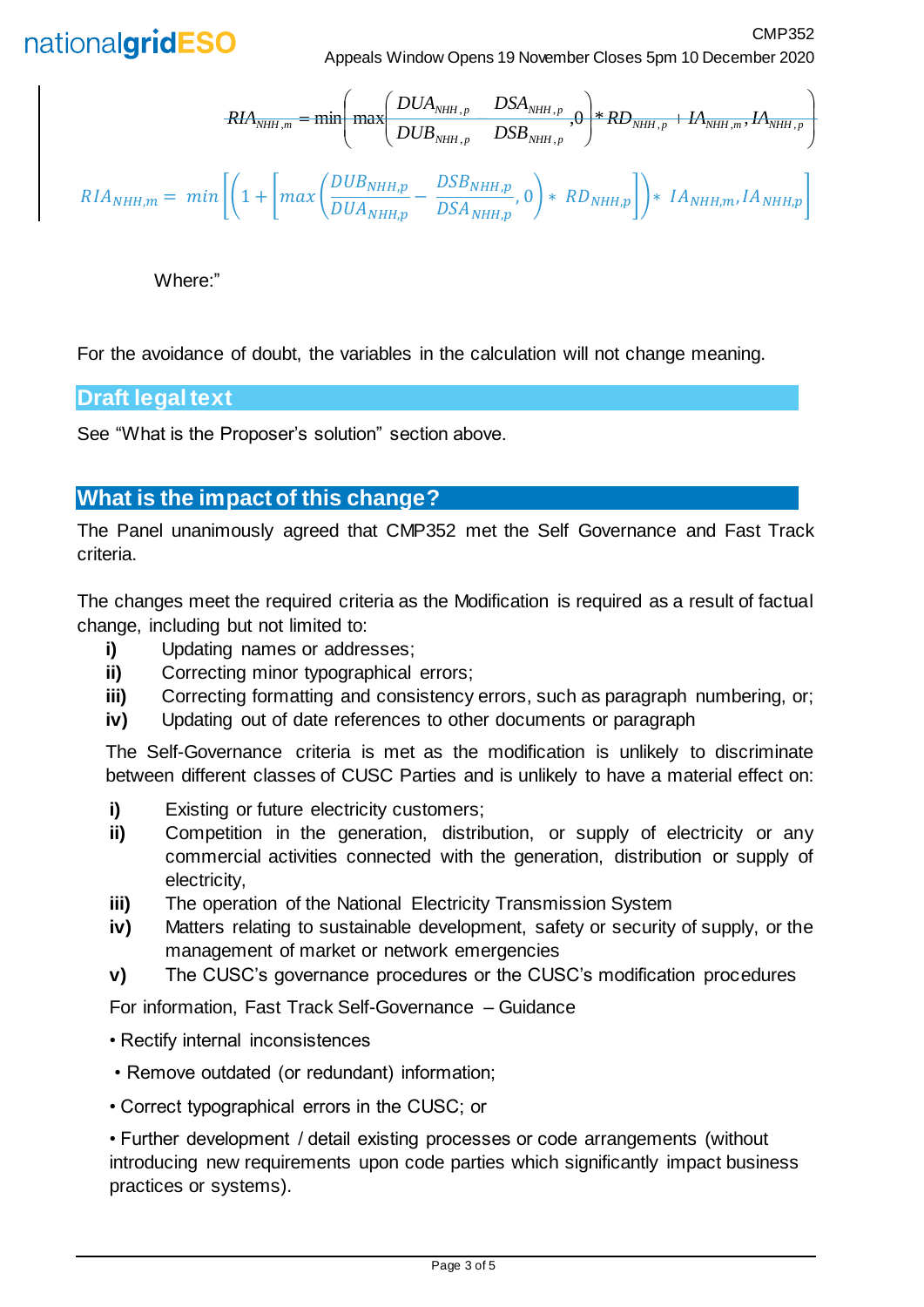| <b>Proposer's Assessment against CUSC Non-Charging Objectives</b>                                                                                                                                                      |                                                                                                                                  |  |
|------------------------------------------------------------------------------------------------------------------------------------------------------------------------------------------------------------------------|----------------------------------------------------------------------------------------------------------------------------------|--|
| <b>Relevant Objective</b>                                                                                                                                                                                              | <b>Identified impact</b>                                                                                                         |  |
| (a) The efficient discharge by the Licensee of the<br>obligations imposed on it by the Act and the<br><b>Transmission Licence;</b>                                                                                     | <b>None:</b> This modification<br>has no impact on the<br><b>Act or Transmission</b><br>License                                  |  |
| (b) Facilitating effective competition in the generation and<br>supply of electricity, and (so far as consistent<br>therewith) facilitating such competition in the sale,<br>distribution and purchase of electricity; | <b>Positive: Ensures that</b><br>Suppliers are correctly<br>(not over or under)<br>securitised against<br>their TNUoS liability. |  |
| (c) Compliance with the Electricity Regulation and any<br>relevant legally binding decision of the European<br>Commission and/or the Agency *; and                                                                     | <b>None: This</b><br>modification has no<br>impact upon<br>compliance with the<br><b>Electricity Regulation</b>                  |  |
| (d) Promoting efficiency in the implementation and<br>administration of the CUSC arrangements.                                                                                                                         | <b>Positive: This</b><br>modification ensures<br>that the CUSC is fit for<br>purpose and functions<br>as designed                |  |
| *Objective (c) refers specifically to European Regulation 2009/714/EC. Reference to                                                                                                                                    |                                                                                                                                  |  |

the Agency is to the Agency for the Cooperation of Energy Regulators (ACER).

| Impact of the modification on the stakeholder / consumer benefit categories |  |
|-----------------------------------------------------------------------------|--|
| <b>Proposer's assessment:</b>                                               |  |

| <u>I TUPUJUI 3 UJJUJJIIIUII.</u>                 |                                                                                                                            |  |
|--------------------------------------------------|----------------------------------------------------------------------------------------------------------------------------|--|
| Stakeholder / consumer<br>benefit categories     | <b>Identified impact</b>                                                                                                   |  |
| Improved safety and<br>reliability of the system | <b>None:</b> This modification has no impact                                                                               |  |
| Lower bills than would<br>otherwise be the case  | <b>Positive:</b> Ensures that Suppliers are correctly (not<br>over or under) securitised against their TNUoS<br>liability. |  |
| Benefits for society as a<br>whole               | <b>Positive:</b> Ensures that Suppliers are correctly (not<br>over or under) securitised against their TNUoS<br>liability. |  |
| Reduced environmental<br>damage                  | <b>None:</b> This modification has no impact                                                                               |  |